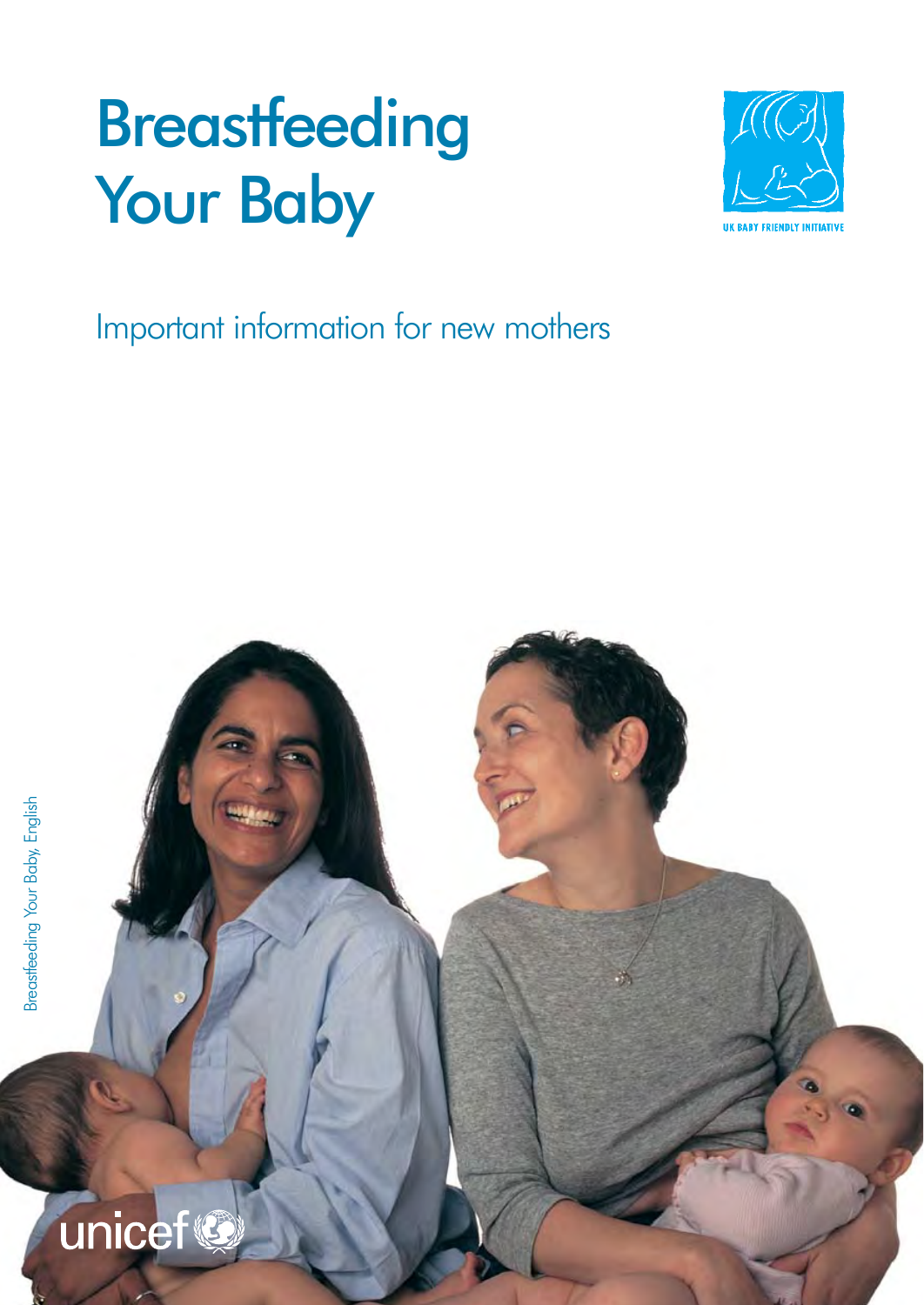# **Introduction**

This booklet is for mothers who are starting to breastfeed. In it you will find information on how to get started and how to avoid common problems. There is also a separate section on expressing your breastmilk. We have referred to the baby as "he" in order to avoid confusion.

Once established, breastfeeding is easy and for most mothers and babies a very enjoyable experience. However, in the first few days you both need to learn what to do. You will therefore need to practise and, if necessary, get help and advice from your midwife. (If you have started to bottle feed your baby and want to switch to breastfeeding, this is still possible but it is not always easy - you should talk to your midwife or a breastfeeding supporter.)

#### **Remember:**

**YOUR breastmilk is perfect for YOUR baby and adapts to meet your baby's changing needs. Most babies will need no other food or drink until they are about six months old.**

## **Why is breastfeeding so special?**

Breastmilk contains antibodies to protect your baby from infection. Sickness and diarrhoea (gastroenteritis, which may be very serious), chest infections, ear infections and urine infections are all more likely in bottle-fed babies.

Breastfeeding will continue to benefit your baby as he grows. Research suggests that breastfed babies have better mental development. Children who were bottle fed as babies are at greater risk of eczema and diabetes and tend to have higher blood pressure than those who were breastfed.

Breastfeeding is also good for mothers. It helps you lose the weight gained during pregnancy. It can help protect you from breast and ovarian cancer and give you stronger bones in later life.

The following information will help to get you off to a good start.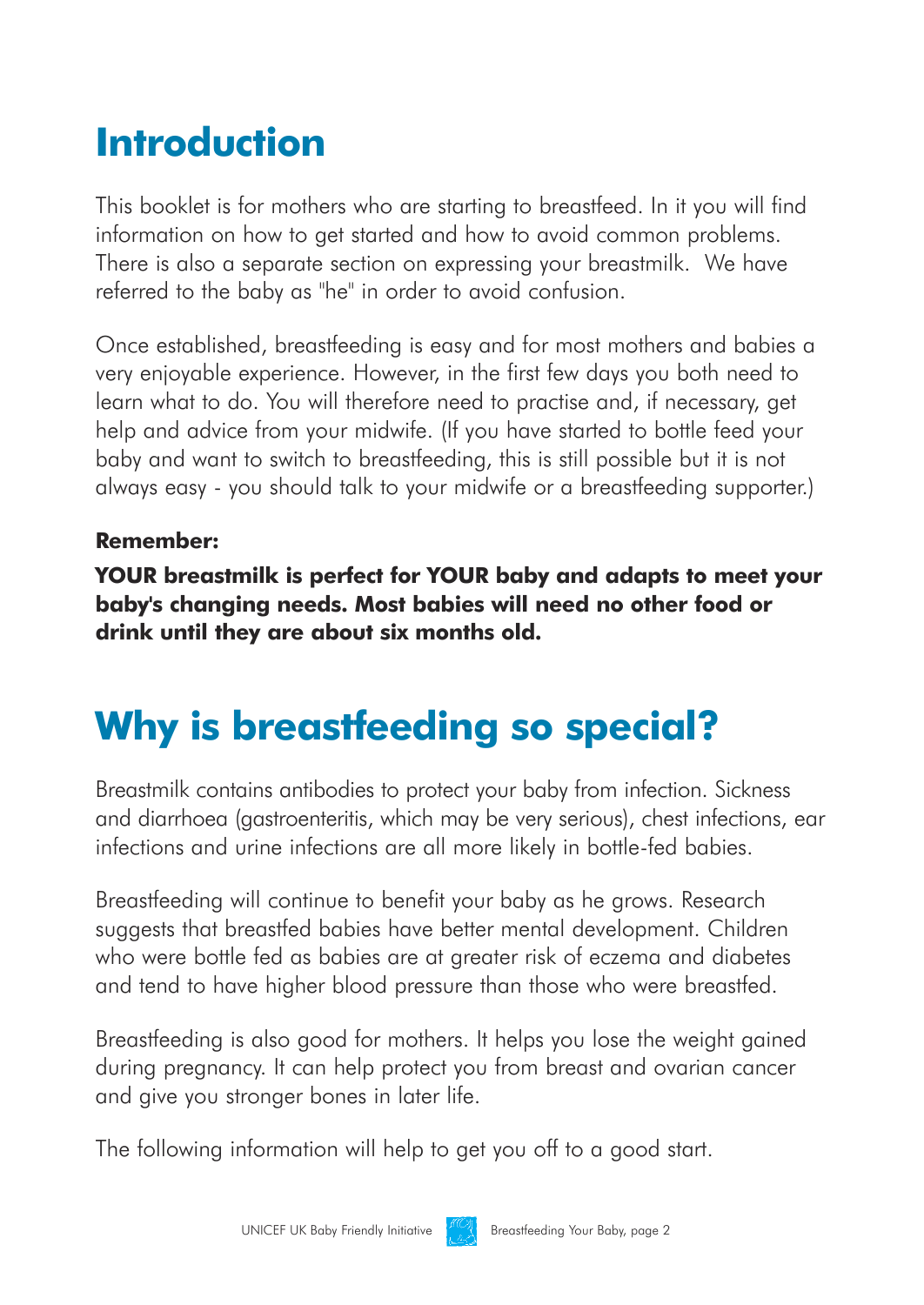## **Putting your baby to the breast**

### Your Position

It is important that you find a comfortable position.

If you are sitting down to feed, try to make sure that:

- o Your back is straight and supported
- Your lap is almost flat
- Your feet are flat (you may need a footstool or a thick book)
- You have extra pillows to support your back and arms or to help raise your baby if needed



Breastfeeding lying down can be very comfortable. It is especially good for night feeds as you can rest while your baby feeds.



Try to lie fairly flat with a pillow under your head and your shoulder on the bed.

Lie well over on your side. A pillow supporting your back and another between your legs can help with this.

(Once your baby is feeding well, you will be able to feed him comfortably anywhere without needing pillows.)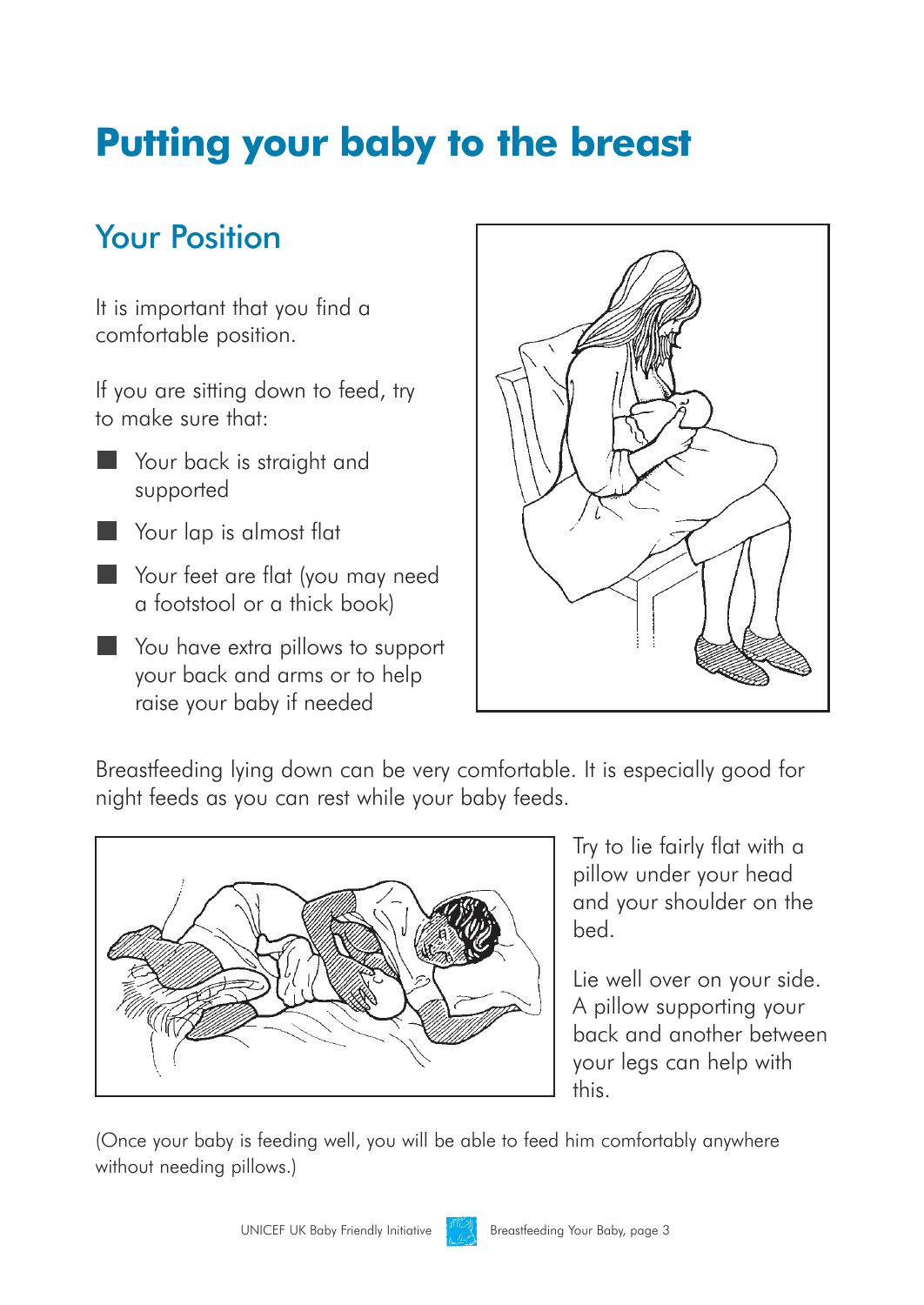#### Your baby's position

There are various ways that you can hold your baby for breastfeeding.

Whichever way you choose here are a few guidelines to help make sure that your baby is able to feed well:

- 1. Your baby should be held close to you.
- 2. He should be facing the breast, with head, shoulders and body in a straight line.
- 3. His nose or top lip should be opposite the nipple.
- 4. He should be able to reach the breast easily, without having to stretch or twist.
- 5. Remember always to move your baby towards the breast rather than your breast towards the baby.

o o o

**So:** 









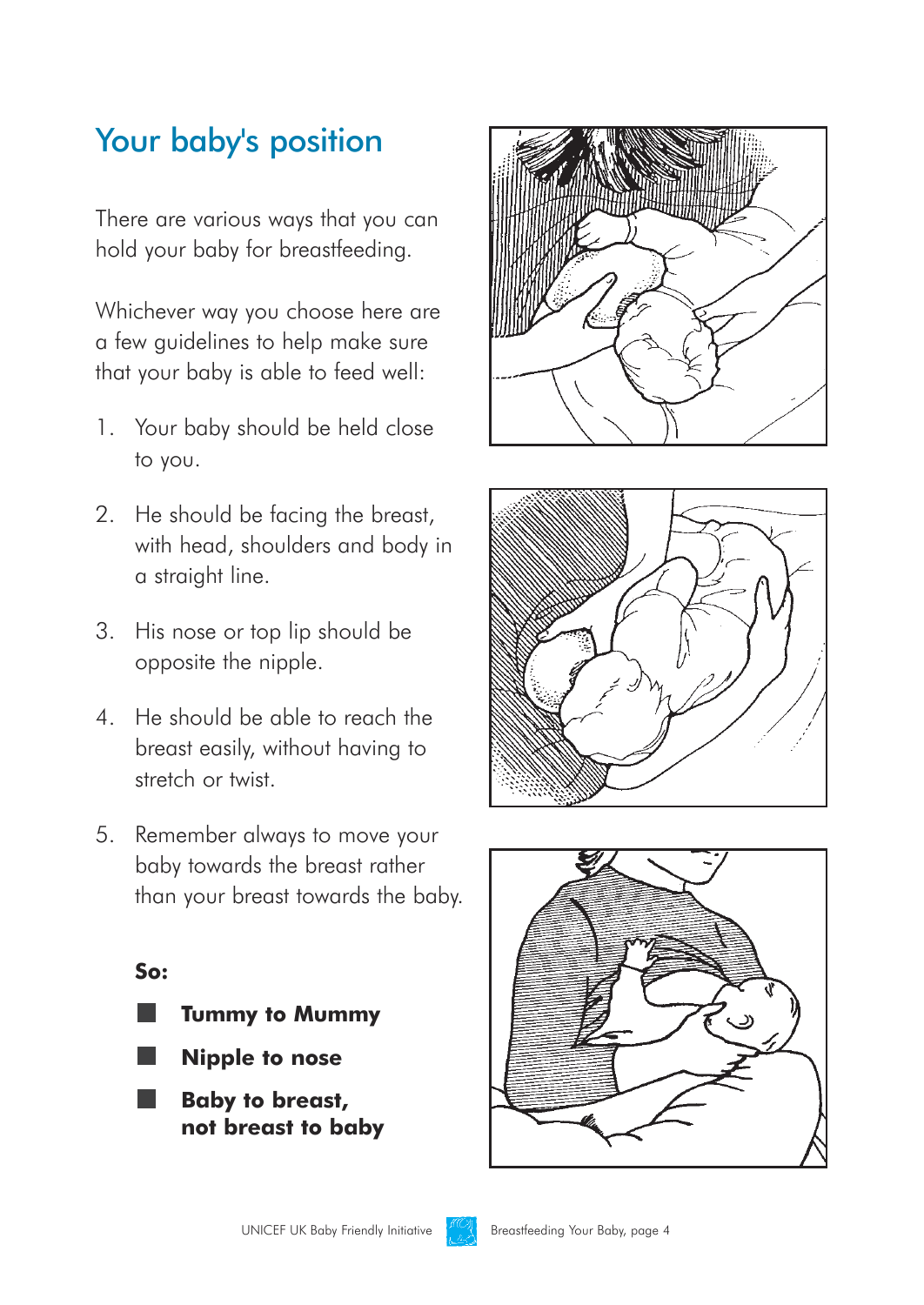# **Attaching your baby to the breast**

It is important to make sure that your baby latches on to the breast properly, otherwise he may not get enough milk during the feed and your nipples could become sore.



Position your baby as described on page 4, with his nose or top lip opposite your nipple.

Wait until he opens his mouth really wide (you can gently brush his lips with your nipple to encourage him to do this).

Quickly move him on to your breast, so that his bottom lip touches the breast as far away as possible from the base of the nipple. This way, your nipple will be pointing towards the roof of his mouth.

When your baby is properly attached to your breast you will notice that:

- his mouth is wide open and he has a big mouthful of breast
- his chin is touching the breast
- his bottom lip is curled back
- $\blacksquare$  if you can see any of the areola (the brown skin around the nipple), more is visible above his top lip than below his bottom one
- **his sucking pattern changes** from short sucks to long deep sucks with pauses



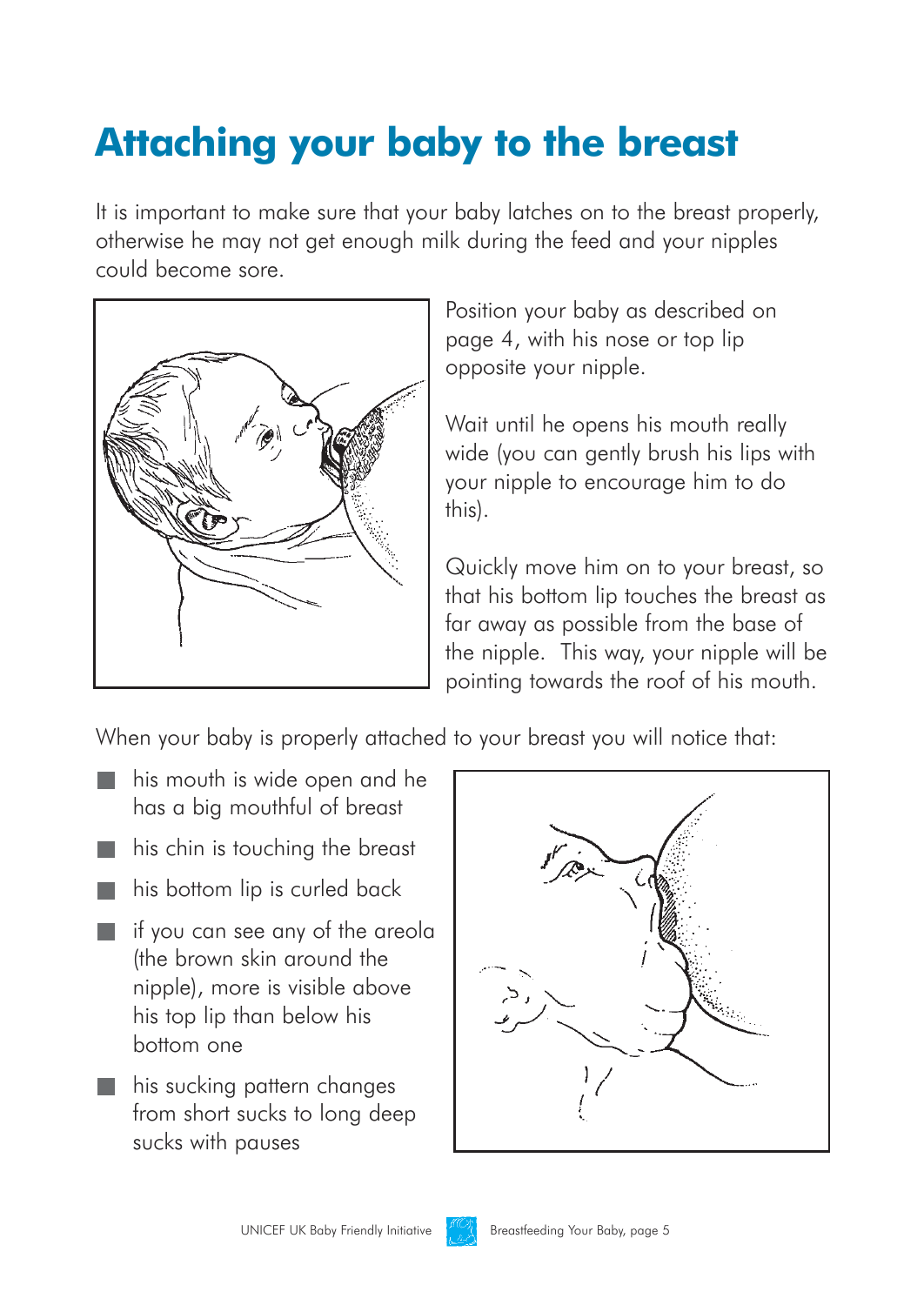Feeding should not be painful. However, while you and your baby are learning to breastfeed you may feel some pain or discomfort when the baby first attaches to the breast. This sensation should fade quickly and then the feed will not be painful. If it continues to hurt, this probably means that your baby is not attached properly. In this case, take him off by gently pressing your breast away from the corner of his mouth so that the suction is broken and then help him to re-attach. If the pain continues, ask a midwife for help.

### **Tips for successful breastfeeding**

o Try to keep your baby near you, particularly at first. That way you will get to know him well and will quickly know when he needs feeding. This is especially important at night. If you have your baby next to you, you can easily lift him for feeding without either of you being disturbed too much. You can then both return to sleep more quickly.



- **Breastmilk contains all the food and water your baby needs. Giving** other food or drink could be harmful and may also make him less interested in breastfeeding. If he does not breastfeed often enough, you may not make enough milk to meet his future needs. Therefore, whenever he seems hungry, just put him to the breast.
- Most of the problems commonly experienced by breastfeeding mothers in the first few weeks (for example, sore nipples, engorgement, mastitis) occur either because the baby is not attached to the breast in the best way or because he is not being put to the breast often enough. Ask for help if you are unsure. There is information about how to get help on the back of this leaflet.

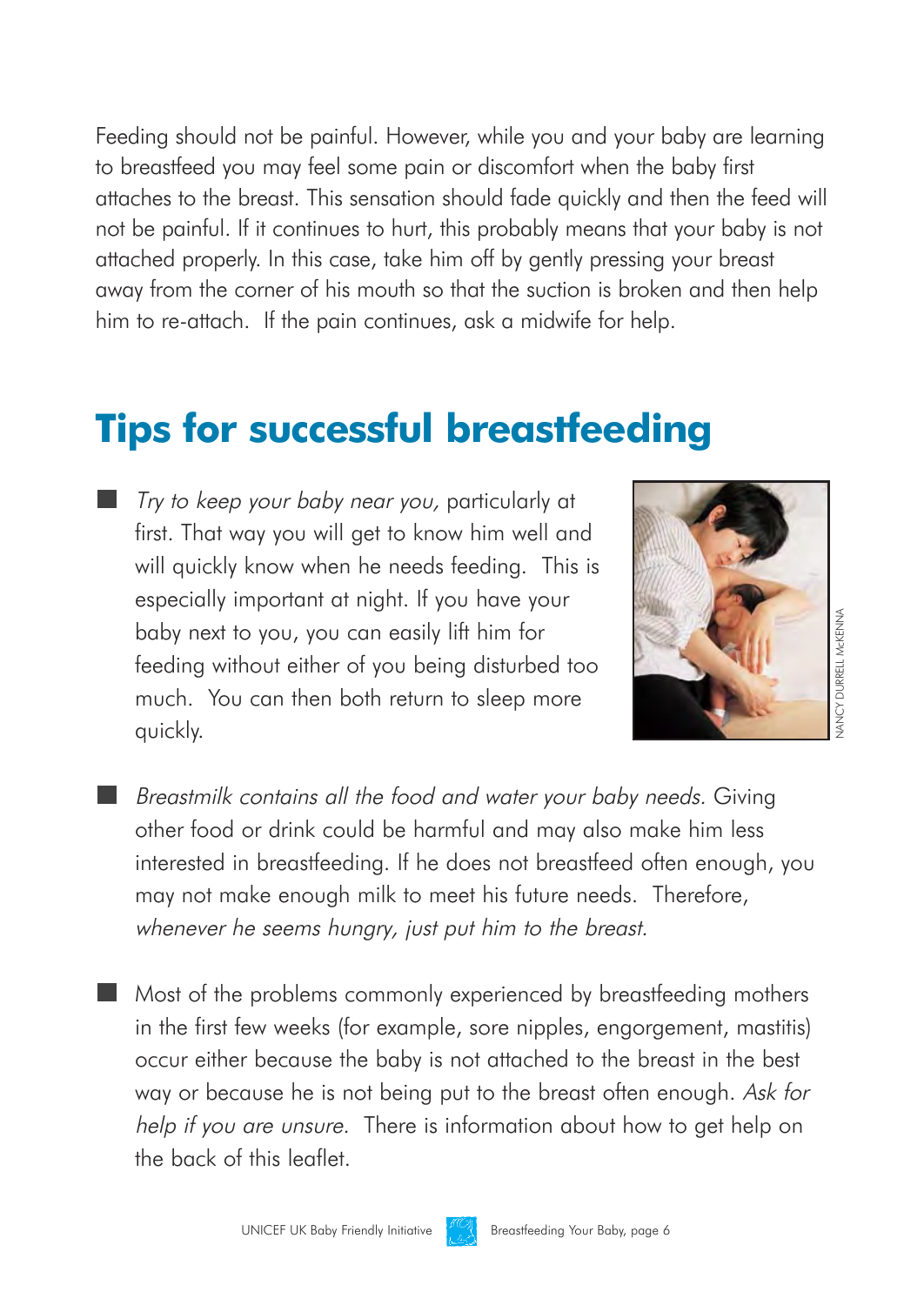# **Patterns of breastfeeding**

Babies' feeding patterns vary enormously. For example, some babies will not want many feeds in the first day or two. However, the feeds may then become very frequent, particularly in the first few weeks. This is quite normal. If you just feed your baby whenever he seems hungry, you will produce plenty of milk to meet his needs. This is because each time he feeds, messages are sent to your brain, which then sends signals to your breast to produce more milk. Therefore:

#### **More feeding = More signals = More milk**



Each time your baby feeds, the milk supply is being built up. While he is learning, his feeds may also be quite long. Many mothers worry that frequent feeding means that they haven't got enough milk to feed their baby. Providing that the baby is properly attached to the breast, this is very unlikely to be the case. Ask your midwife or health visitor for advice if you are unsure.

Once you and your baby are used to breastfeeding, it is usually very easy. The milk is always available at just the right temperature. In fact, there is really no need to think about it at all. Your baby will let you know when it is time for the next feed.

You don't have to eat special foods while breastfeeding but, just like everyone else, try to eat a balanced diet. Similarly, it is not usually necessary to avoid particular foods.

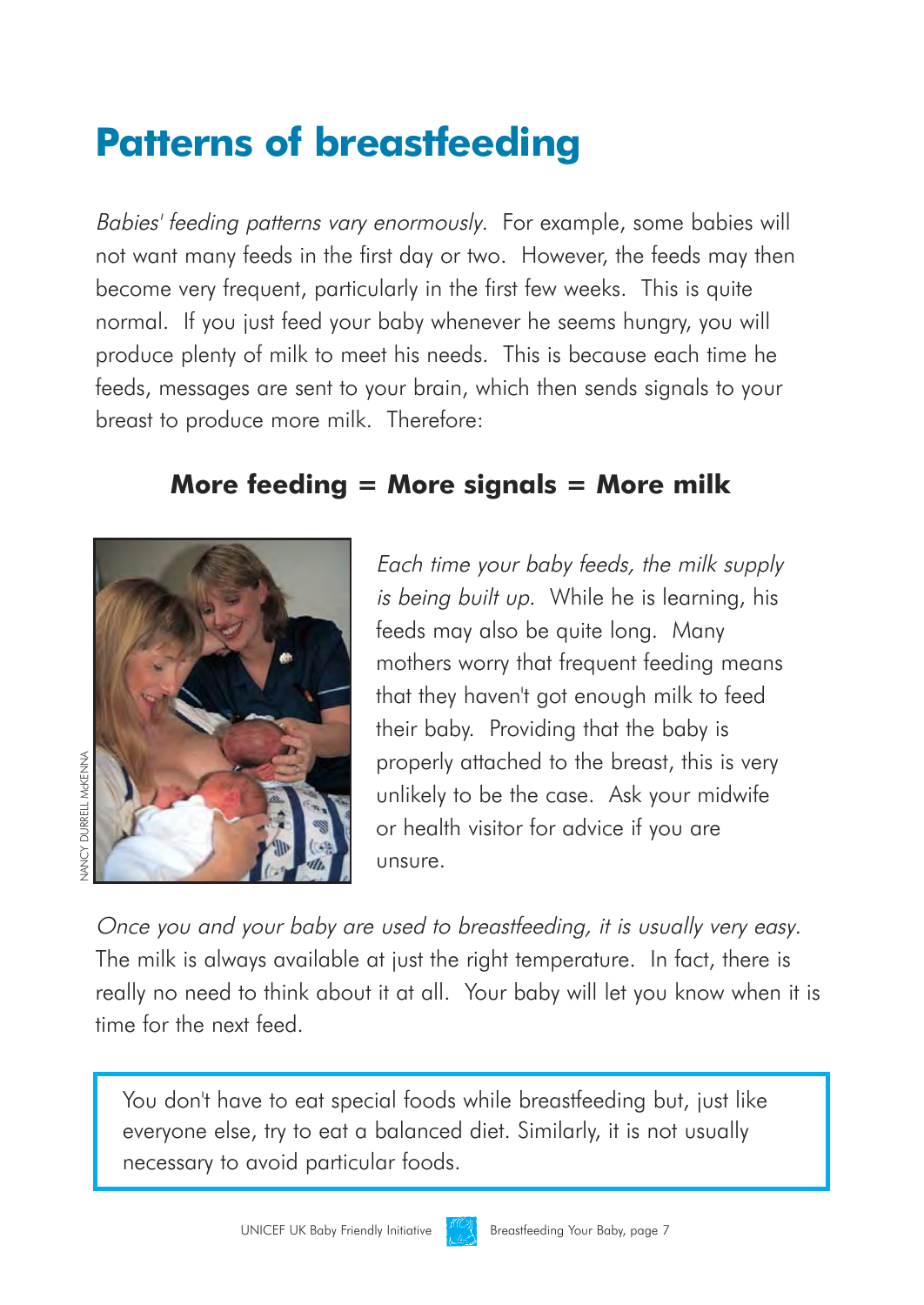# **Continuing to breastfeed**

Breastfeeding need not stop you and your baby going out and enjoying life. You can breastfeed almost anywhere. If you wear fairly loose clothing you can feed without worrying that you are showing your breast. You may feel a little uncomfortable at first but will soon find you get more confident. Most people won't even notice you are breastfeeding - try practising in front of a mirror at home.

Your baby may have hunary days when he needs to feed more often for a day or two to build up your supply. Feeding your baby whenever he is hungry will allow your supply to catch up with his needs quickly. Again, remember:

#### **More feeding = More signals = More milk**



You may want to go out sometimes without your baby, or you may be returning to work before you want to stop breastfeeding. It is possible to express milk for your baby so that someone else can feed him. There is information on expressing in this booklet (page 9).

Don't be tempted to introduce your baby to solid foods before he is ready. All babies are different. At some time around six months, your baby will probably begin to reach out and grasp things and put them in his mouth. This is a sign that he is beginning to be ready for solids.

Breastfeeding alone provides all the food and drink a baby needs for the first six months and it protects against a range of illnesses. Many mothers breastfeed for much longer than this, some well into the second year and beyond. Breastfeeding will benefit you and your baby for as long as you both wish to continue.

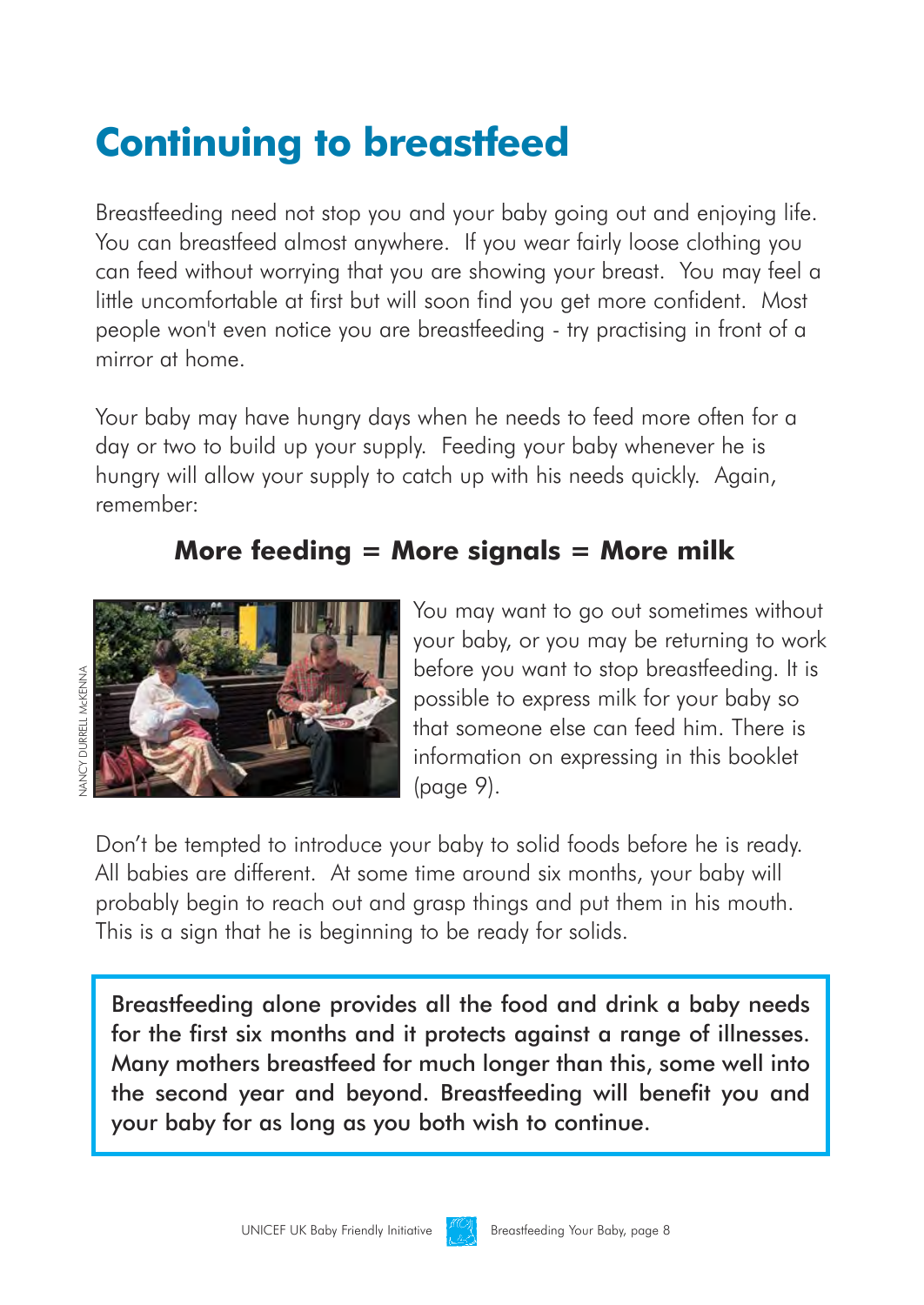# **Expressing Your Breastmilk**

#### Why you may want to express your milk

- o If you need to help your baby attach to a full breast.
- o If your breasts feel full and uncomfortable.
- o If your baby is too small or sick to breastfeed.
- o If you need to be away from your baby for more than an hour or two, e.g. for a social function.
- o If you are going back to work.

### Methods of expressing your milk

There are three main methods of expressing breastmilk:

- o By hand
- o A hand pump
- o An electric pump

Whichever method you choose it is important that you wash your hands thoroughly before you start. All containers, bottles and pump pieces must be washed in hot soapy water and sterilised before use.

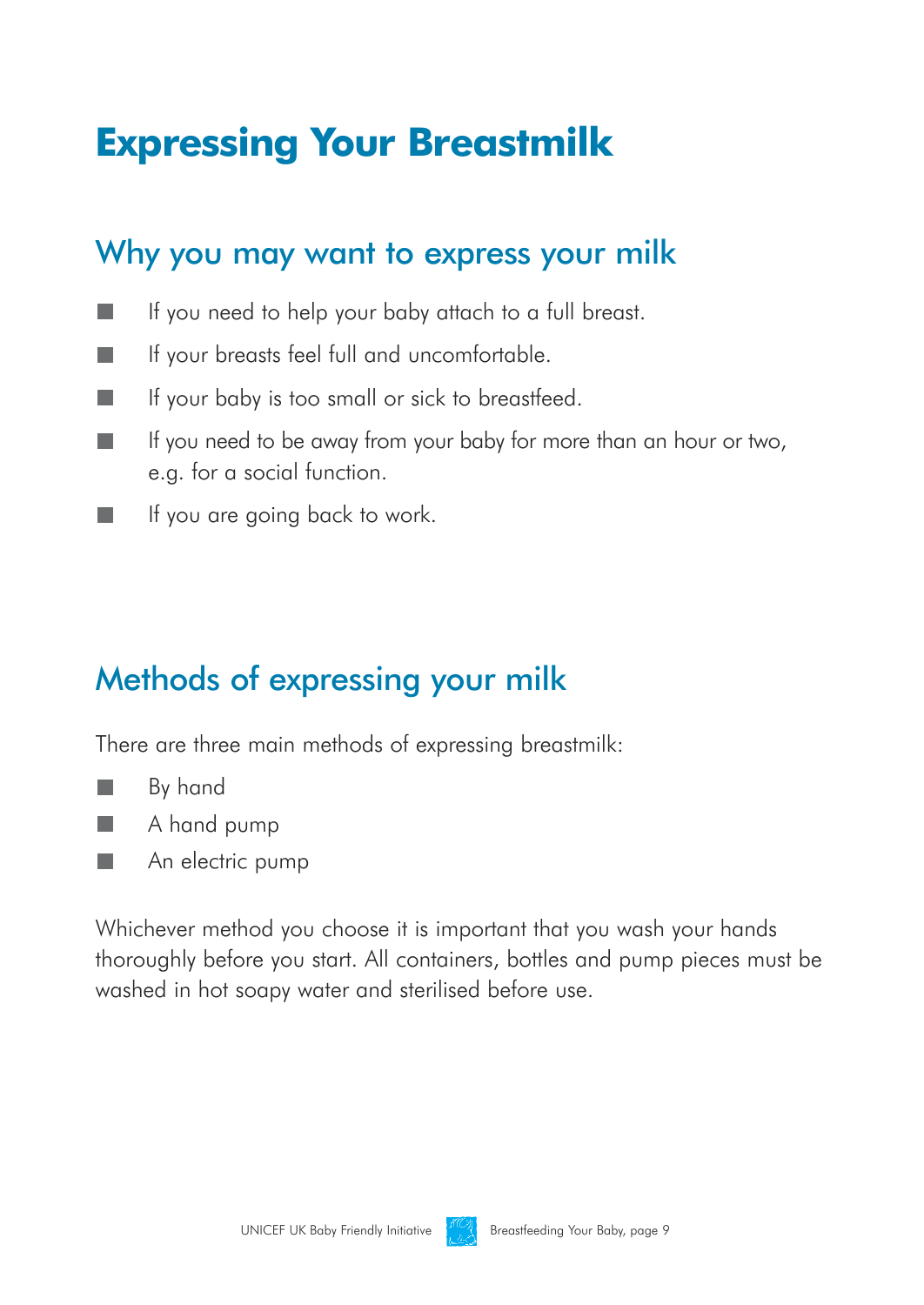#### **To encourage your milk to flow:**

- o Try to be as comfortable and relaxed as possible. Sitting in a quiet room with a warm drink may help.
- o Have your baby close by. If this is not possible, have a photograph of your baby to look at instead.
- o Have a warm bath or shower prior to expressing, or apply warm flannels to your breast.





- o Gently massage your breast. This can be done with your finger tips (A) or by rolling your closed fist over your breast towards the nipple (B). Work around the whole breast, including underneath. Do not slide your fingers along your breast as this can damage the skin.
- o After massaging your breast gently roll your nipple between your first finger and thumb. This encourages the release of hormones which stimulate your breast to produce and release the milk.

As you get used to expressing your milk, you will find that you do not need to prepare so carefully. Just like breastfeeding, it gets easier with practice.

**Whichever method you choose, milk can be continuously expressed from one breast only for a few minutes before the supply slows down or appears to stop. Milk should then be expressed from your other breast. Then go back to the first breast and start again. Keep changing breasts until the milk stops or drips very slowly.** 

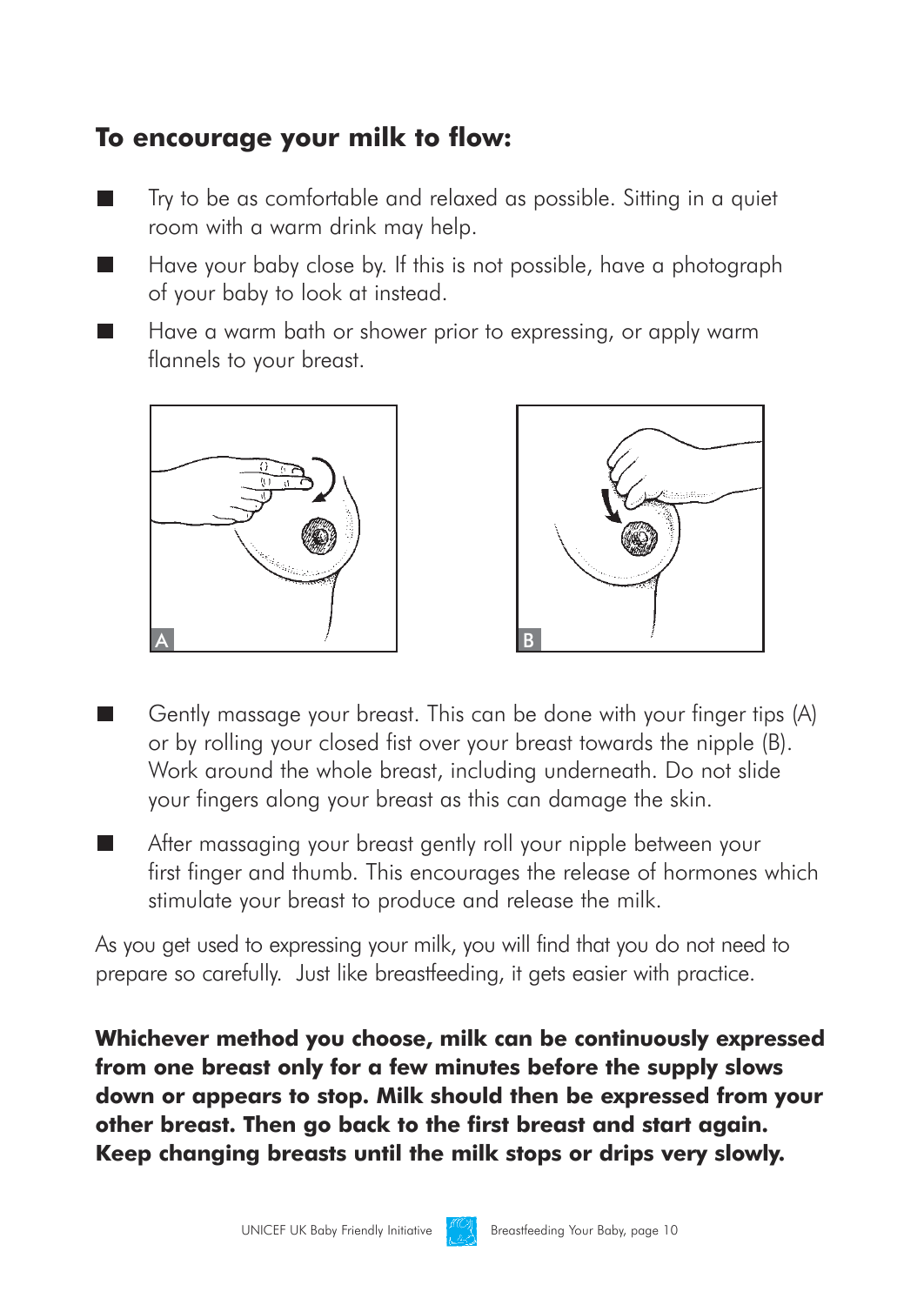### Hand Expressing

This is a cheap and convenient way of expressing milk and is particularly useful if you need to relieve an uncomfortable breast. These instructions are a guide but the best way to learn is to practise (perhaps in the bath) so that you find what works for you.



Underneath the areola (the dark skin around the nipple), usually towards the edges, there are small reservoirs of milk.

These can often be felt as small pea-like structures underneath the skin. The milk collects in these reservoirs and it is from here that you express the milk.

Each breast is divided into around 15 sections (lobes), each with its own reservoir of milk.

- You should not squeeze the nipple as this will not be effective and could be painful.
- o Be careful not to slide your fingers along the breast as this can damage the delicate breast tissue.
- o The milk may take a minute or two to flow.
- o It is important that you rotate your fingers around the breast to ensure that milk is expressed from all the lobes.
- o You will need to collect the milk in a sterile, large mouthed container a measuring jug is ideal.
- o With practice it is possible to express from both breasts at the same time.

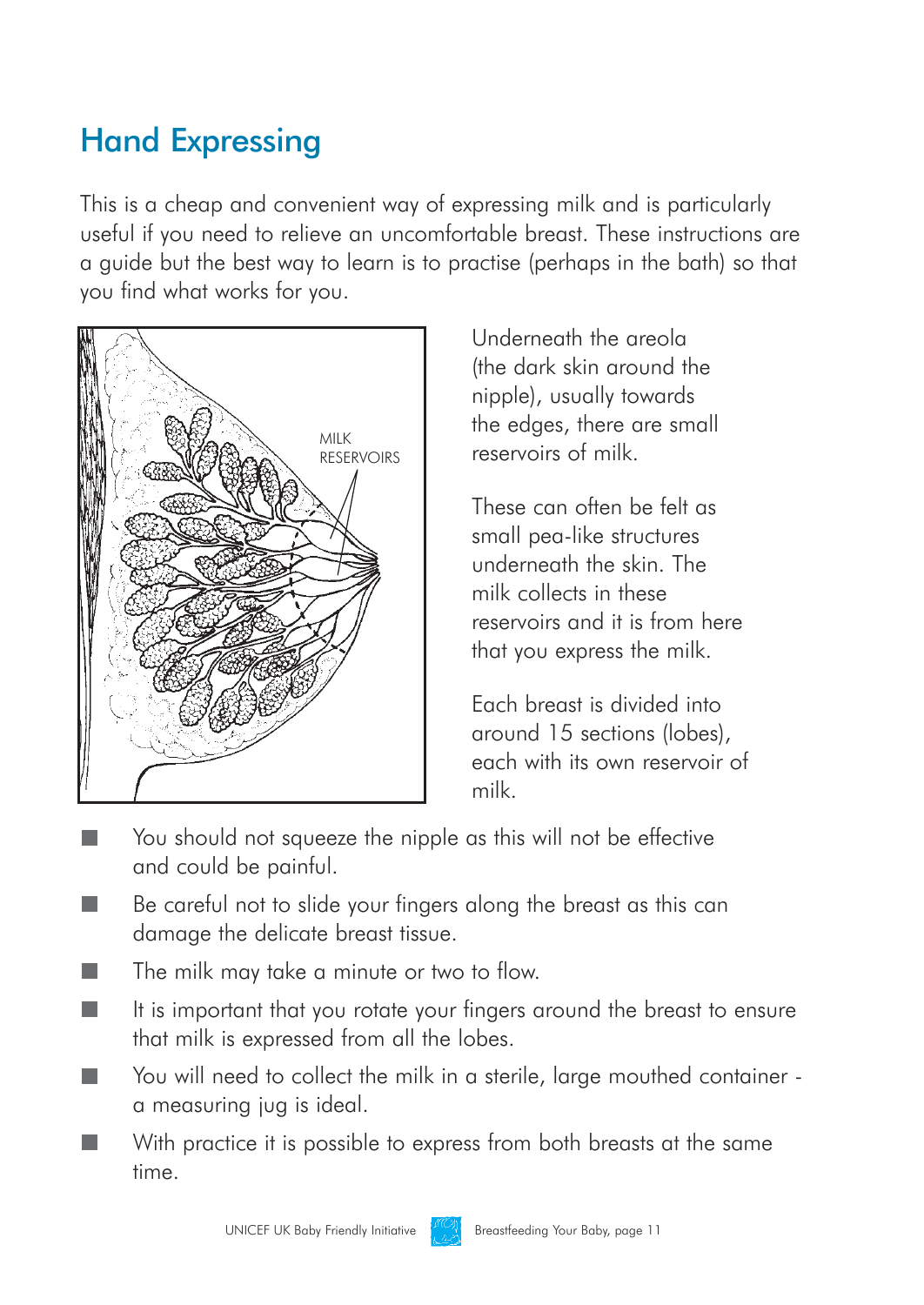#### **Technique for hand expressing**

- 1. Place your first finger under the breast, towards the edge of the areola, and your thumb on top of the breast opposite the first finger. (You may be able to feel the milk reservoirs under the skin.) If you have a large areola, you may need to bring your fingers in slightly from the edge (if your areola is small, you may need to move them out slightly). Your other fingers can be used to support the breast. (C)
- 2. Keeping your fingers and thumb in the same places on your skin, gently press backwards.
- 3. Maintaining this gentle backwards pressure, press your thumb and first finger together and forwards, so easing the milk out of the reservoirs and towards the nipple. (D)
- 4. Release the pressure to allow the reservoirs to refill and then repeat steps 2 and 3.



Once you have the 'knack', steps 2 to 4 will take no more than a few seconds. You will then be able to build up a steady rhythm. This will result in the milk dripping and perhaps spurting from the breast.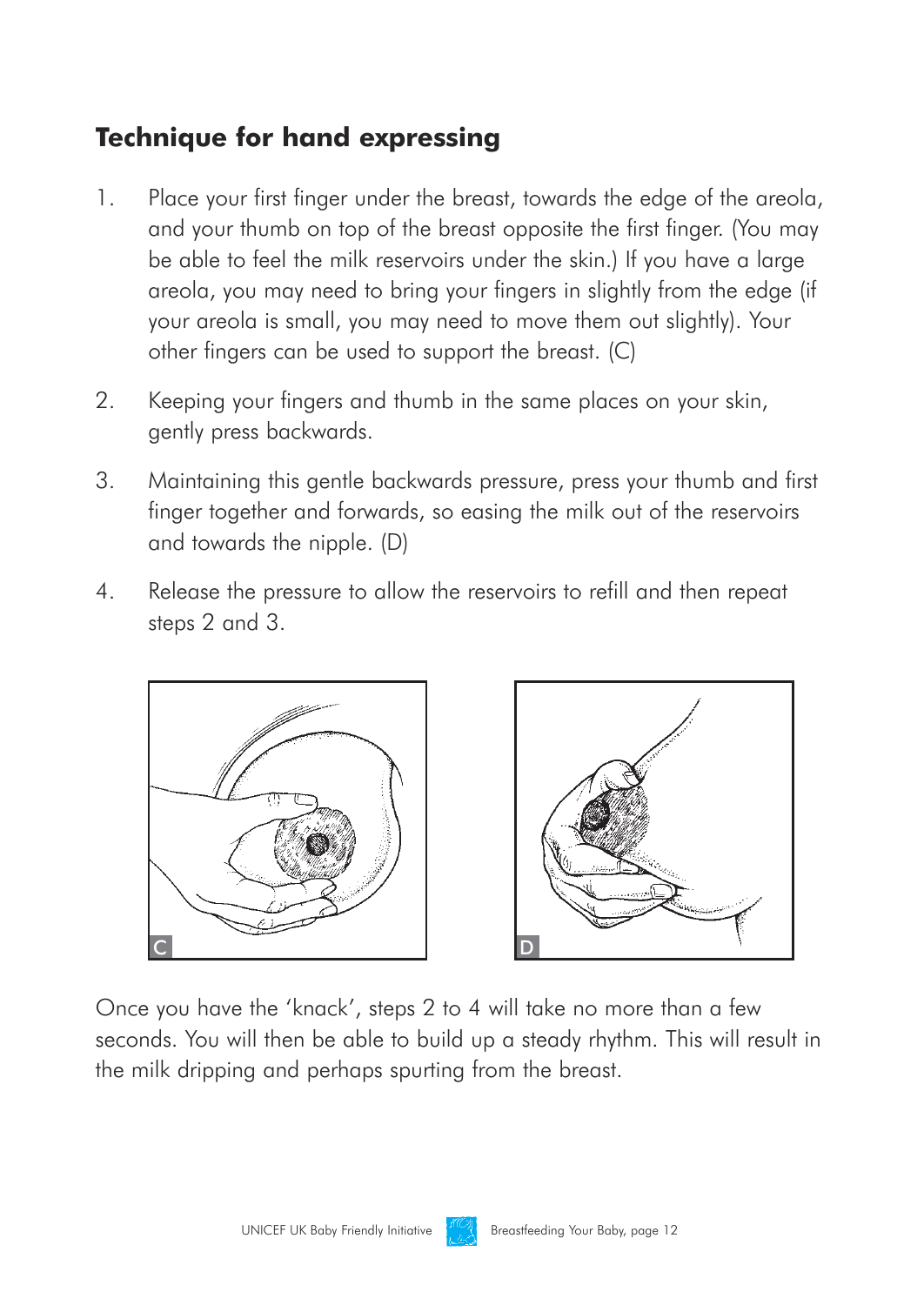### Hand Pumps

Hand pumps are easier to use when your breasts are full than when they are soft. There are a number of different designs, all of which work in slightly different ways. Some are operated by hand and some by battery. They all have a funnel which fits over the nipple and areola. Different pumps suit different women - it is therefore best, if at all possible, to try out a pump before buying.





### Electric Pumps

These are fast and easy because they work automatically. They are particularly good if you need to express for an extended period, eg. if your baby is on the Special Care Baby Unit. If this is the case, then you should try to express a minimum of 6-8 times in 24 hours (including once during the night) to maintain your supply.



It is possible to express both breasts at the same time using an electric pump. This is quicker than other methods and may help you to produce more milk. You will require a dual pumping beaker set or two single beaker sets and a T connector.

Follow the manufacturer's instructions very carefully if you use a hand or electric pump.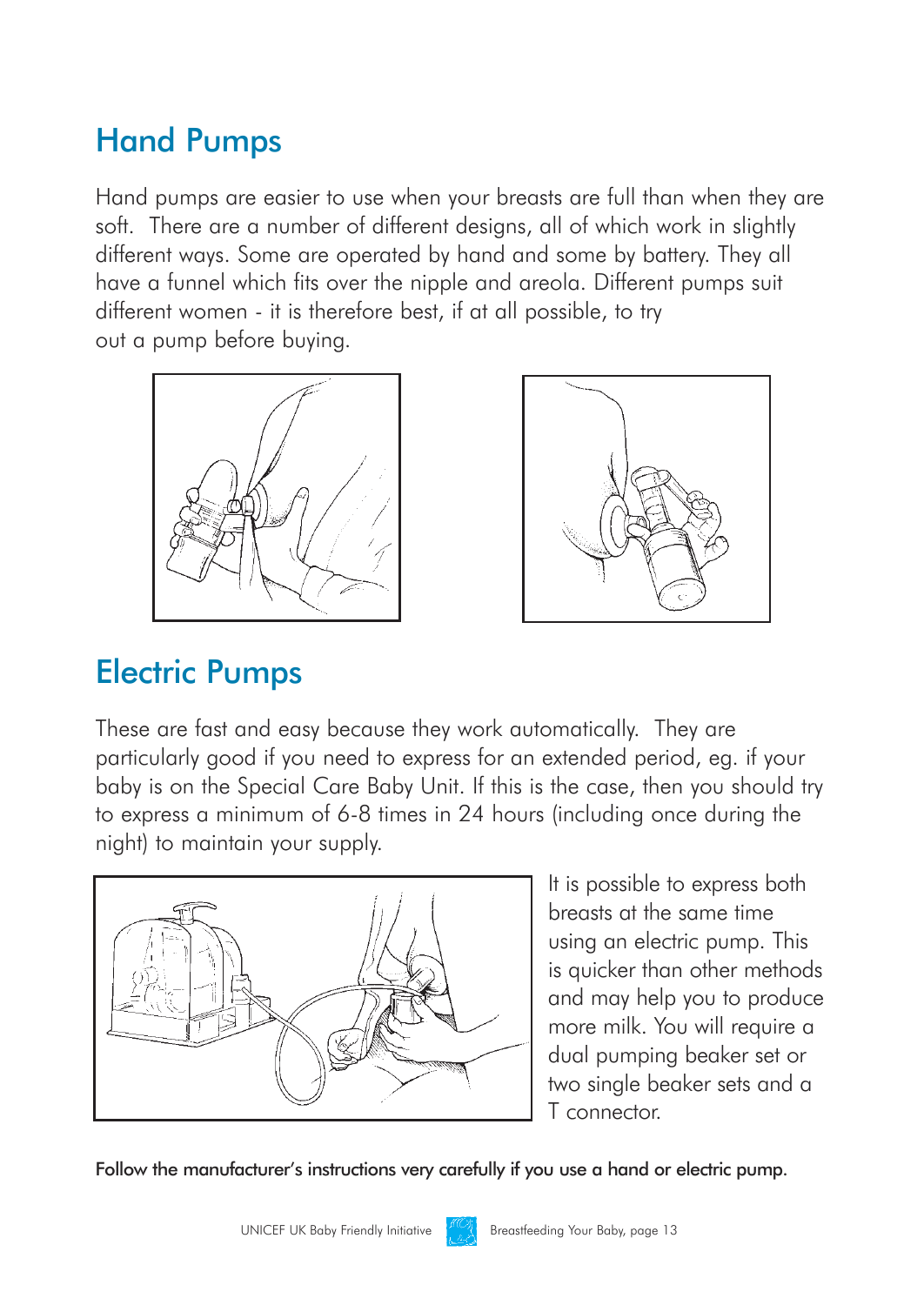#### Storing breastmilk at home

Breastmilk can be stored in a refrigerator at a temperature of  $2\text{-}4\text{°C}$  for between 3 and 5 days. If you do not have a refrigerator thermometer, it is probably safest to freeze any breastmilk that you do not intend to use within 24 hours. Breastmilk can be stored for one week in the ice compartment of the refrigerator or up to three months in the freezer.

When freezing breastmilk for occasional use at home, any plastic container can be used providing it has an airtight seal and can be sterilised. Remember to date and label each container and use them in rotation. If you are freezing breastmilk because your baby is premature or ill, ask the staff who are caring for him for advice. If you have a self-defrosting freezer, store the milk as far away as possible from the defrosting element.

Frozen breastmilk should be thawed slowly in a refrigerator or at room temperature. Thawed breastmilk can be stored in a refrigerator and used for up to 24 hours. Once it has warmed to room temperature, it should be used or thrown away. Breastmilk should never be refrozen.

Breastmilk should not be defrosted in a microwave because this may cause the milk to become an uneven temperature which may burn the baby's mouth.

## **Who to ask for more information**

Your midwife or health visitor will be able to help if you need any more information about feeding your baby.

She can give you the telephone number of your local trained breastfeeding counsellors (a space is provided on the back page of this booklet). Alternatively, their national offices can give you this information:

National Childbirth Trust, Alexandra House, Oldham Terrace, London W3. 0870 444 8708 Breastfeeding Network, PO Box 11126, Paisley PA2 8YB. 0870 900 8787. La Leche League, BM 3424, London WC1N 3XX. Tel: 020 7242 1278. Association of Breastfeeding Mothers, PO Box 207, Bridgwater TA6 7YT. 020 7813 1481.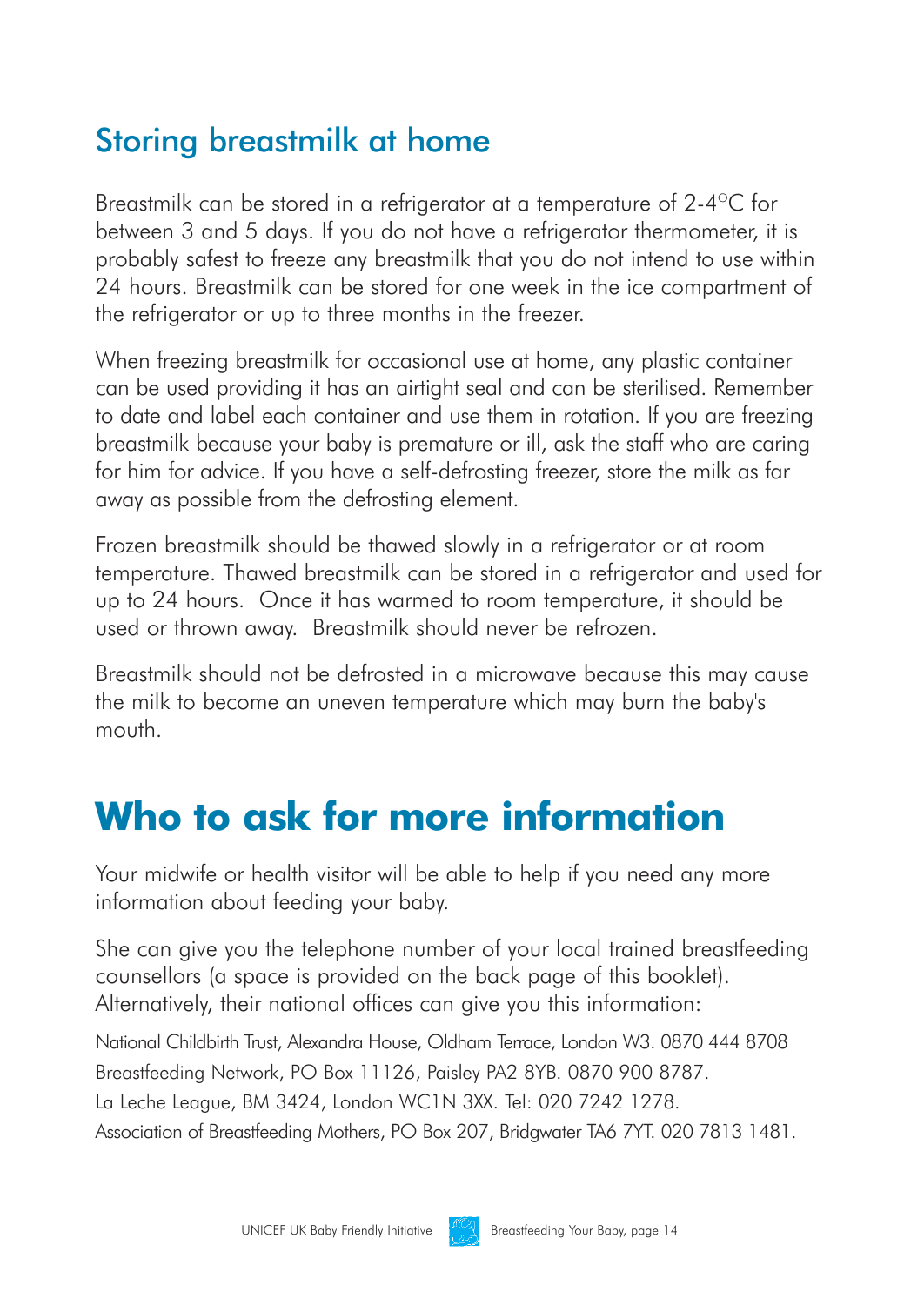# **Breastfeeding benefits - How many can you point to?**